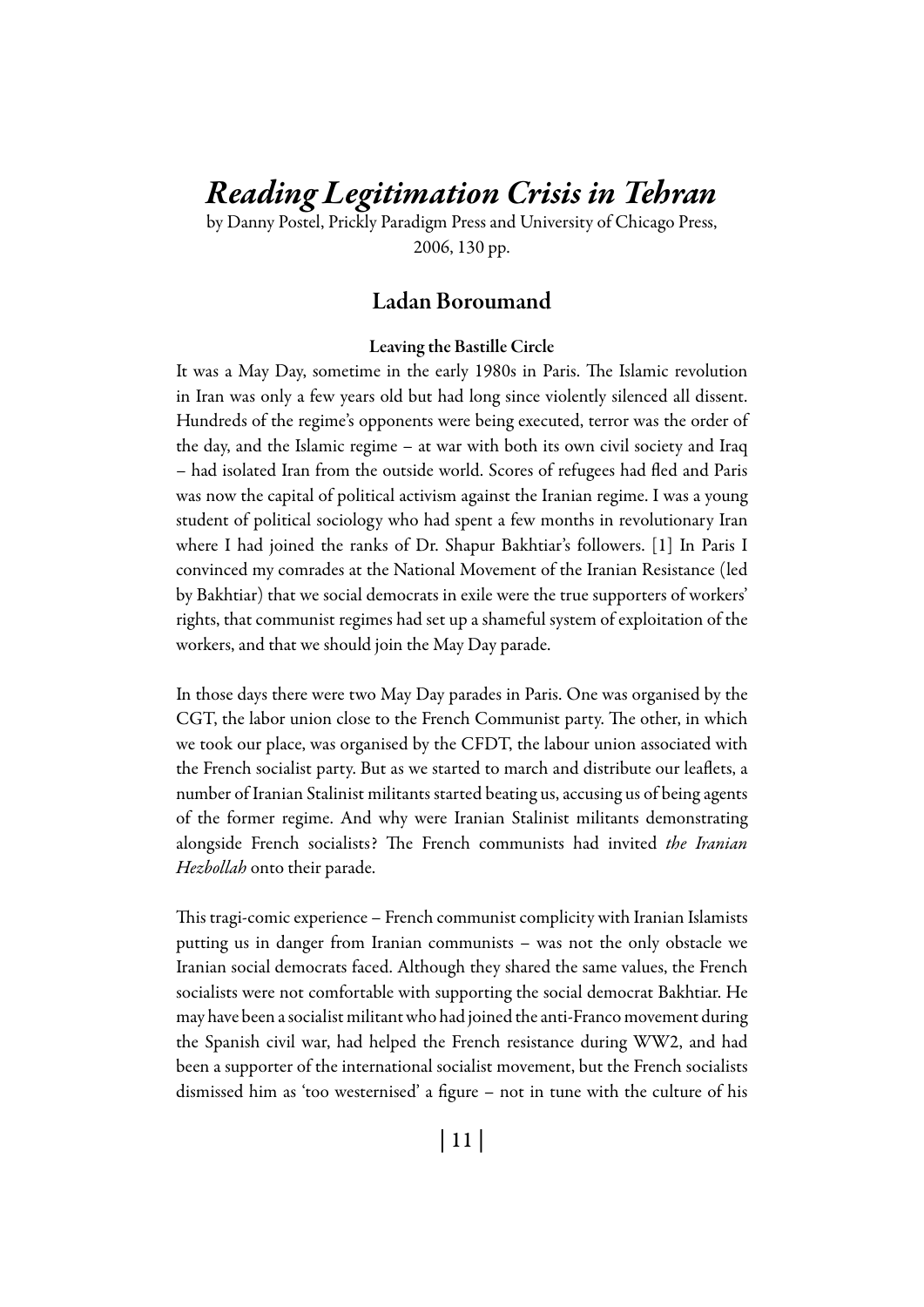## Democratiya 8 | Spring 2007

country and the aspirations of its people. (The irony was that Bakhtiar was the only political intellectual who used traditional concepts such as 'Fitnah' in his analysis of the Islamic Revolution, while all those 'authentic'-looking revolutionary clerics were using Marx, Lenin and Jacobin concepts and categories in their revolutionary discourse.)

That day, we left the Bastille circle with bleeding noses and bruised faces, but a new political maturity. From then on, as pro-democracy and human rights activists, we understood that we were invisible in the West. We continued our struggle in a different fashion, knowing well that we could expect nothing from those Western democrats who considered us 'too Westernised,' perhaps too much their equals, and not 'native' enough.

#### The curious selectivity of the Left

Postel's pamphlet asks exactly the right question: why are Iranian democrats invisible in the West in general and among leftists in particular? The first chapter is a passionate critique of the *selectivity* of the left, comparing its enthusiastic support for Latin American human rights activism in the 1980s to its apathy toward (not to say passive hostility against) Iran's human rights movement. In Postel's view, the main reason for the left's selectivity is that US imperialism is not the primary factor or cause of human rights abuses in Iran. He argues that it remains the 'serious blind spot (of the left)' that 'our solidarity with struggles around the world is determined by George Bush, rather than by our principles.' Postel also points out that the traditional anti-American rhetoric of the left has an affinity with the official discourse of the oppressors in Iran, creating empathy with the theocrats.

Postel's indictment reminds us that universal human rights and democratic values are not as strongly entrenched in the West as one might think, and that the totalitarian temptation remains with us. He reaffirms the validity of democratic and liberal values, and the moral superiority of human rights, echoing Paul Berman and George Packer, among others, who have also written about the necessity for liberals to take a more active part in the international struggle for human rights.

#### Reading Habermas in Tehran

What distinguishes Postel's pamphlet is the manner in which he gives the floor to Iranian dissidents to make the case for democracy. His inspiration here is Azar Nafisi's book *Reading Lolita in Tehran*. It was the experience of Nafisi and her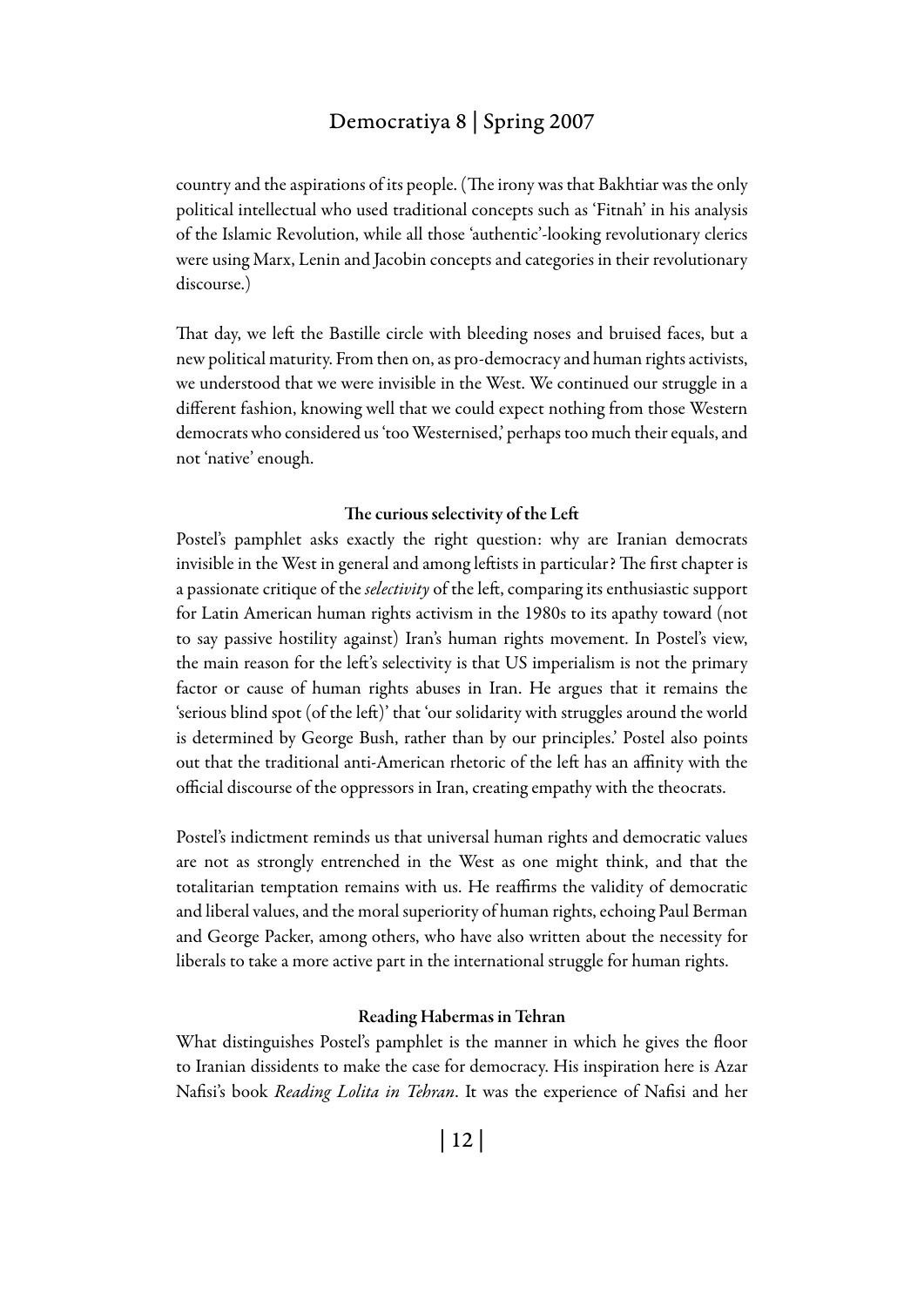### BOROUMAND | Reading Habermas in Tehran

students, as they met to read classical literature together, that recurrent assaults by totalitarian forces on their individual freedoms informed their approach to and understanding of the works they were reading. In the words of Nafisi, '*Lolita* gave a different color to Tehran and … Tehran helped redefine Nabokov's novel, turning it into this *Lolita*, our *Lolita*.' What Postel knows is that not only Nabokov, but Locke, Kant, Berlin, Arendt, Mill, Camus, and Popper are also read and debated avidly in Iran. And so he calls upon dissidents, human rights activists, students and scholars to tell of how their reading of the classical texts on democracy and liberty has 'given a different color' to their life and activism under totalitarian rule, and how their activism has influenced their reading of the texts. Thus, an account of an attack against a student dormitory in 1999 is followed by the testimony of a student who explains how his political action was inspired by his reading of Habermas. And we learn of how a reading of the classical texts of democracy and liberty helped change the Revolutionary Guard Akbar Ganji into a determined dissident who challenged the regime. As he reports on this joining together of antitotalitarian text and action, and on the utility of liberal values for individuals facing the extreme, Postel no doubt hopes to rehabilitate the corpus of democratic ideas in the eyes of his American comrades.

The example of the Iranian dissidents also illuminates the moral failure of the western left. Postel examines the support extended to the Islamic Revolution by the French social theorist Michel Foucault. He leans on *Foucault and the Iranian Revolution: Gender and the Seductions of Islamism* (reviewed in *Democratiya* 1), a scholarly work by Janet Afary and Kevin Anderson, published in 2005, in order to demonstrate how in the mirror of the Iranian revolution many Western intellectuals and activists have applauded the defeat of the free individual of the social contract and the resuscitation of a new (and post-communist) brand of selfless individual who is attached to a sacred community through sacrificial bonds. In the mirror of the Islamic revolution, many in the West have seen something to approve of in the revival of a new form of totalitarianism.

The last chapter of Postel's important pamphlet takes the form of an electronic epistolary exchange with the scholar Ramin Jahanbeglou. Since his childhood Jahanbeglou has been involved in Iran's intellectual life but unlike many in his generation he never embraced Marxism-Leninism. Instead, Jahanbeglou has interviewed the outstanding liberal thinkers and philosophers of our time – Berlin, Ricoeur, Habermas, Rorty and many others – making them available to Iranian scholars and students. In his conversation with Postel, Jahanbeglou reports on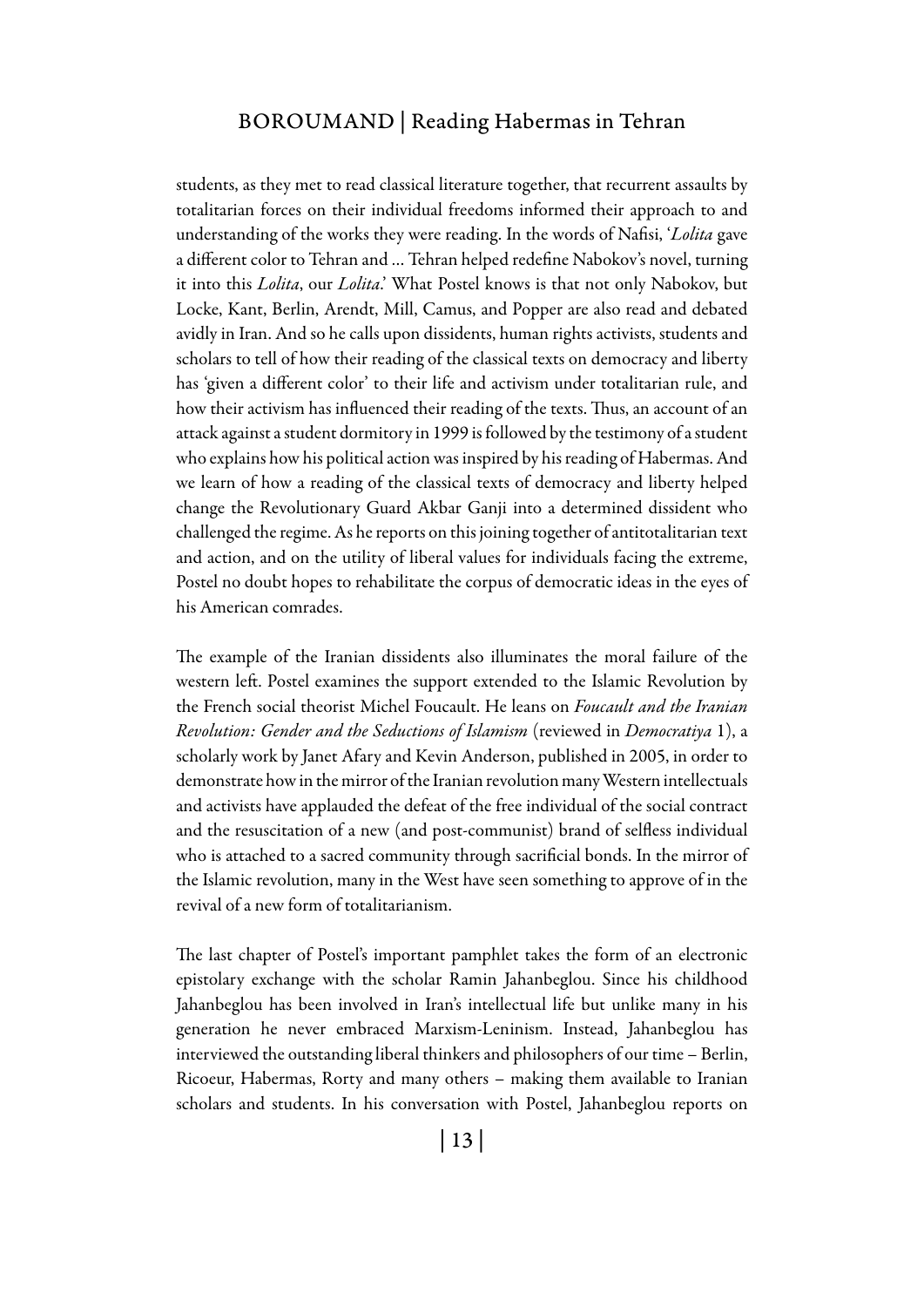## Democratiya 8 | Spring 2007

the centrality of democratic ideas in Iranian debates, confirming what human rights and civil society activists have long said, and what the western left refuses to understand. Jahanbeglou makes the case for the creation of international human rights structures able to act independently of states and their national agendas.

#### Out of the malaise

As I turned the last page of Postel's pamphlet, I had two competing reactions. The first was that of the invisible Iranian human rights and pro-democracy advocate who was grateful to Postel, and moved by the judicious way he rendered visible that which has been invisible. The second was the historian who had some more critical comments. First, there are a couple of inaccuracies that should be corrected in a second printing. The attack against the students' dormitory was in 1999 – the 2003 mass arrest was organised to prevent demonstrations for the anniversary of the 1999 attack. And though Mohammad Mossadeq is referred to as the President, he was in fact the Prime Minister in a constitutional monarchy.

I have two more substantial concerns. First, I was not persuaded by the manner in which Postel intertwined his indictment of the left with an attack on the neoconservatives. I cannot but find ironic the vilifying rhetoric Postel uses against the neo-conservatives, many of whom started their political career on the left and owe their new political identity first and foremost to *the refusal of the liberals and the left to pay heed to their moral and political demand to combat totalitarianism.*

Second, Iraq's catastrophic experience is perhaps less the result of a cynical conspiracy by the members of a diabolic club than the tragic consequence of a mutating world where politics is no longer, and can never again be, the simple outcome of the traditional Westphalian order; but it is not yet, and cannot yet be, the outcome of a non-existent democratic international order. Historians have told many tales of the strange events that happened in the long transitional epoch during which the feudal order slowly disappeared and the world of sovereign nation-states gradually emerged. In transitional eras there is a malaise among decision-makers and ordinary people alike, who realise that their actions engender unexpected consequences, while the reality surrounding them does not fit their customary patterns of understanding. Danny Postel's pamphlet is a passionate expression of this historic malaise, which also finds its echo in Francis Fukuyama's recent introspection about neo-conservatism. [2] Both stress the urgent need for new forms of action and new international institutions. The human rights community can only welcome these

| 14 |